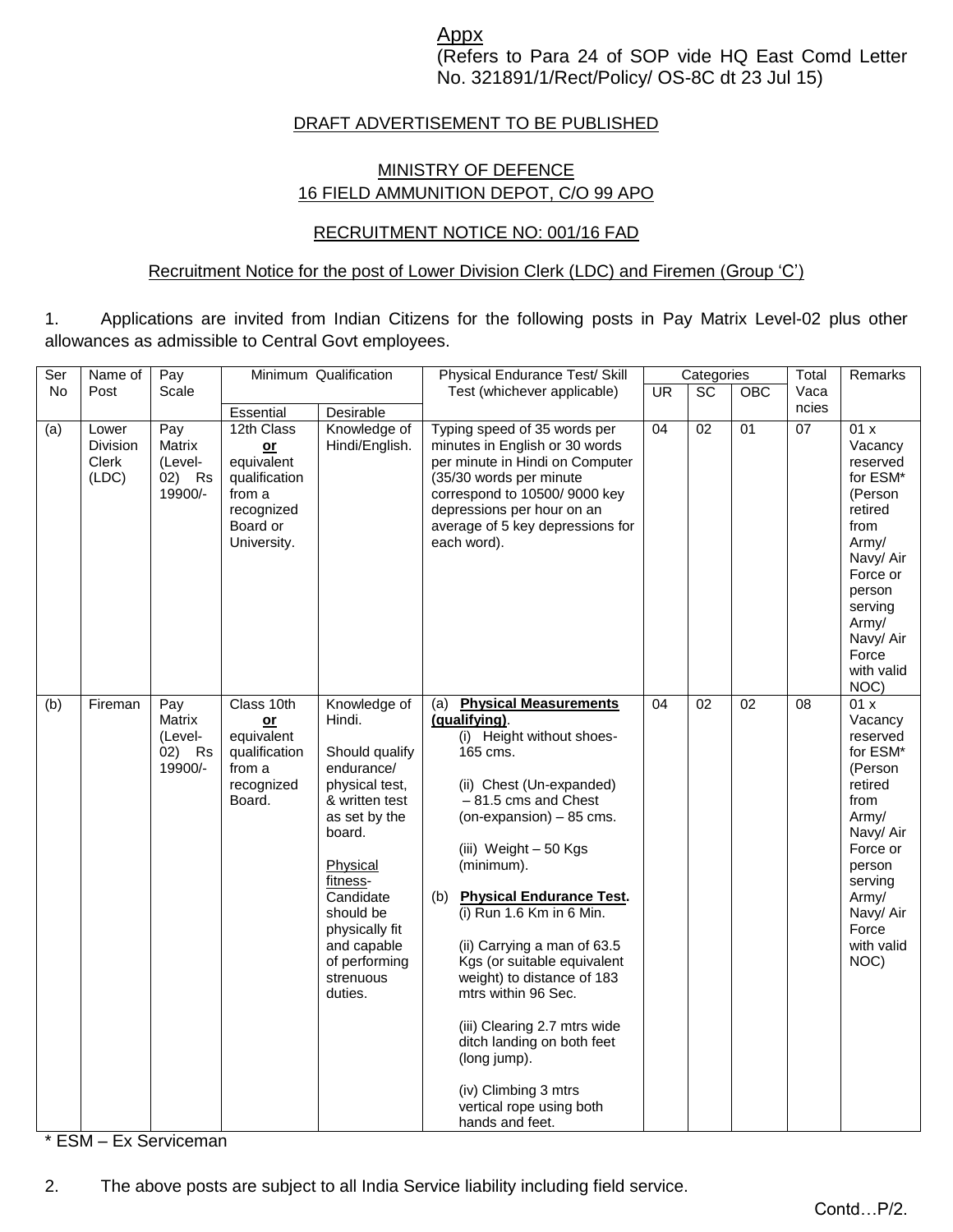3. Age limit and its relaxation.

| Ser No. | Category   | Age Limit | <b>Age Relaxation</b>                                                                                                                                                                                                                                                                                                      |
|---------|------------|-----------|----------------------------------------------------------------------------------------------------------------------------------------------------------------------------------------------------------------------------------------------------------------------------------------------------------------------------|
| (a)     | UR.        | 18-25     | Nil                                                                                                                                                                                                                                                                                                                        |
| (b)     | <b>OBC</b> | 18-25     | 03 Years. Every candidate seeking reservation as OBC is required to<br>submit a certificate regarding his/her OBC status and non-creamy<br>layer status by appropriate authority.                                                                                                                                          |
| (c)     | <b>SC</b>  | 18-25     | 05 Years                                                                                                                                                                                                                                                                                                                   |
| (d)     | <b>ESM</b> |           | Total service rendered in Armed Forces $+$ 3 years. (Age calculation<br>will be held as actual service rendered to be deducted from age as on<br>closing date of receipt application and resultant age should not<br>exceed the prescribed maximum age i.e. 25 years, by more than three<br>years in respective category). |

4. Candidates will forward application properly sealed, in an envelope to the address mentioned against the post applied for, through Ordinary post/ Registered post/ Speed post. Application in person will not be accepted. Candidates are requested to super scribe the words "APPLICATION FOR THE POST OF ……………. on the top of envelope while sending the application form.

5. Last date for receipt of application is 21 days from the date of publication of the advertisement in the Employment News. In case of candidates belonging to Assam, Meghalaya, Arunachal Pradesh, Mizoram, Sikkim, Laddak Sub Division of Jammu and Kashmir state, Lahaul & Spiti District of Pangi Sub Division of Chamba district of Himachal Pradesh, Andaman & Nicobar Island & Lakshadweep it shall be 28 days from the date of publication of this advertisement. However the crucial date for determining the age limit for all shall be the closing date for receipt of application i.e. 21 days from publication.

6. The crucial date of determining the age limit shall be the closing date for receipt of application.

7. The photocopy of the following documents/ certificates to be attached alongwith application duly self attested.

(a) Two passport size photographs duly self attested, one on right corner of application and one on Acknowledgement card.

- (b) Self Attested copies of following certificates will also be submitted with application:-
	- (i) Education qualification certificate.
	- (ii) Date of Birth Certificate.
	- (iii) Caste certificate where applicable.

(iv) Discharge certificate for Ex-Serviceman or NOC from the competent authority for serving Defence Personnel who are completing the prescribed period of Army Services within a year from the last date for receiving application.

(v) Aadhar card & PAN card.

(c) Self addressed envelope affixing postal stamps of Rs 25/-.

Note: Central Government Civilian Employees must furnish "No Objection Certificate" from their employer /Office at the time of recruitment tests, else their candidature will be cancelled.

8. Incomplete/ ineligible applications will be deemed invalid and rejected without intimation to the candidate. Only the eligible candidates will be called for the recruitment tests.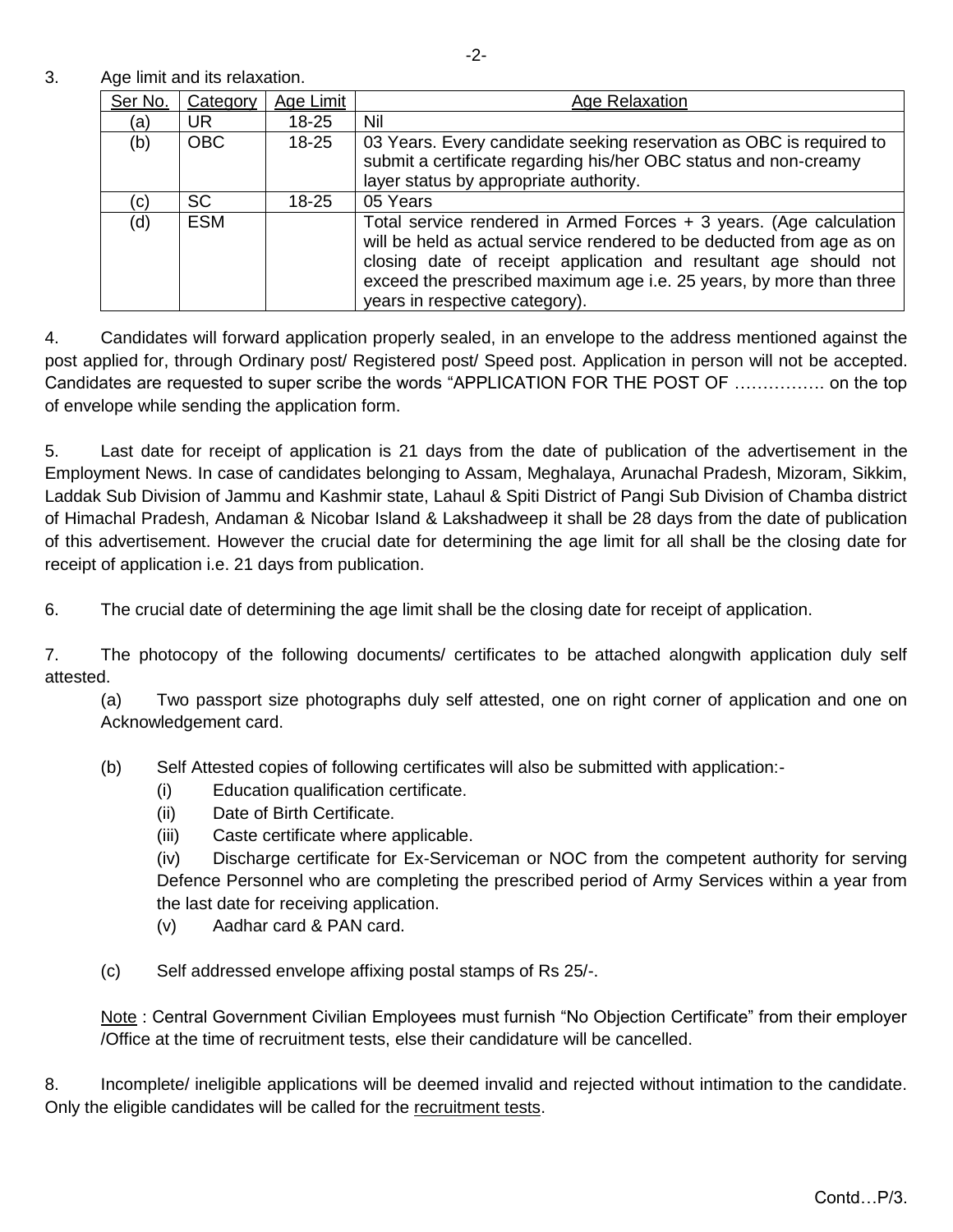9. To reduce the number of candidates for recruitment tests for the post, screening of applications will be carried out based on the percentage of marks obtained in the examination mandated as essential QR. Application may be restricted to Min of 50 times the No. of vacancies, based on a cut off applied on the min qualifications for the post. Assessment of selection will be made solely based on marks obtained by the applicants in the written test only subject to qualifying in the practical/ physical/trade/ skill/ typing test (wherever applicable).

10. The selection will be made strictly on merit basis. The decision of appointing authority regarding selection / rejection will be final. It is also made clear that the numbers of posts/ vacancies are tentative and recruitment process can be cancelled/ suspended/ terminated by the Authority at any stage, due to administrative reasons.

11. The question papers of written test (objective type) will be bilingual i.e. English & Hindi as under:-

| Subject                            | No. of           | Maximum      | Duration | Remarks                    |
|------------------------------------|------------------|--------------|----------|----------------------------|
|                                    | <b>Questions</b> | <b>Marks</b> |          |                            |
| General intelligence and reasoning | 25               | 25           | 2 Hours  | The standard of questions  |
| <b>Numerical Aptitude</b>          | 25               | 25           |          | will be of matriculation/  |
| <b>General English</b>             | 50               | 50           |          | intermediate as applicable |
| <b>General Awareness</b>           | 50               | 50           |          |                            |

12 Canvassing in any form shall disqualify the candidates. No enquiry or correspondence will be entertained.

13 No TA/DA is admissible. Duration of each test can be 02 to 05 days or more. Candidates will make their own arrangement for lodging/boarding during the test/interview.

14. **Own Risk**. Candidates will appear for Exams/ Physical Test/Endurance Test at their own risk. In case any accident occurs or injury is sustained by the candidates during test, authorities will not be responsible to pay any compensation.

15. **Warning**. All applicants are warned to be careful from the self styled agents and also requested to report to Commandant, 16 Field Ammunition Depot against any malpractice seen/ observed by them.

16. "No. of Vacancies may increase or decrease at the discretion of Competent authority/ appointing authority".

17. The selected candidates will be on probation for two years. The appointment of the selected candidates will be made on the satisfactory report from concerned civil authority on verification of character and antecedents/ education certificates with date of birth/ caste certificate and medical fitness examination.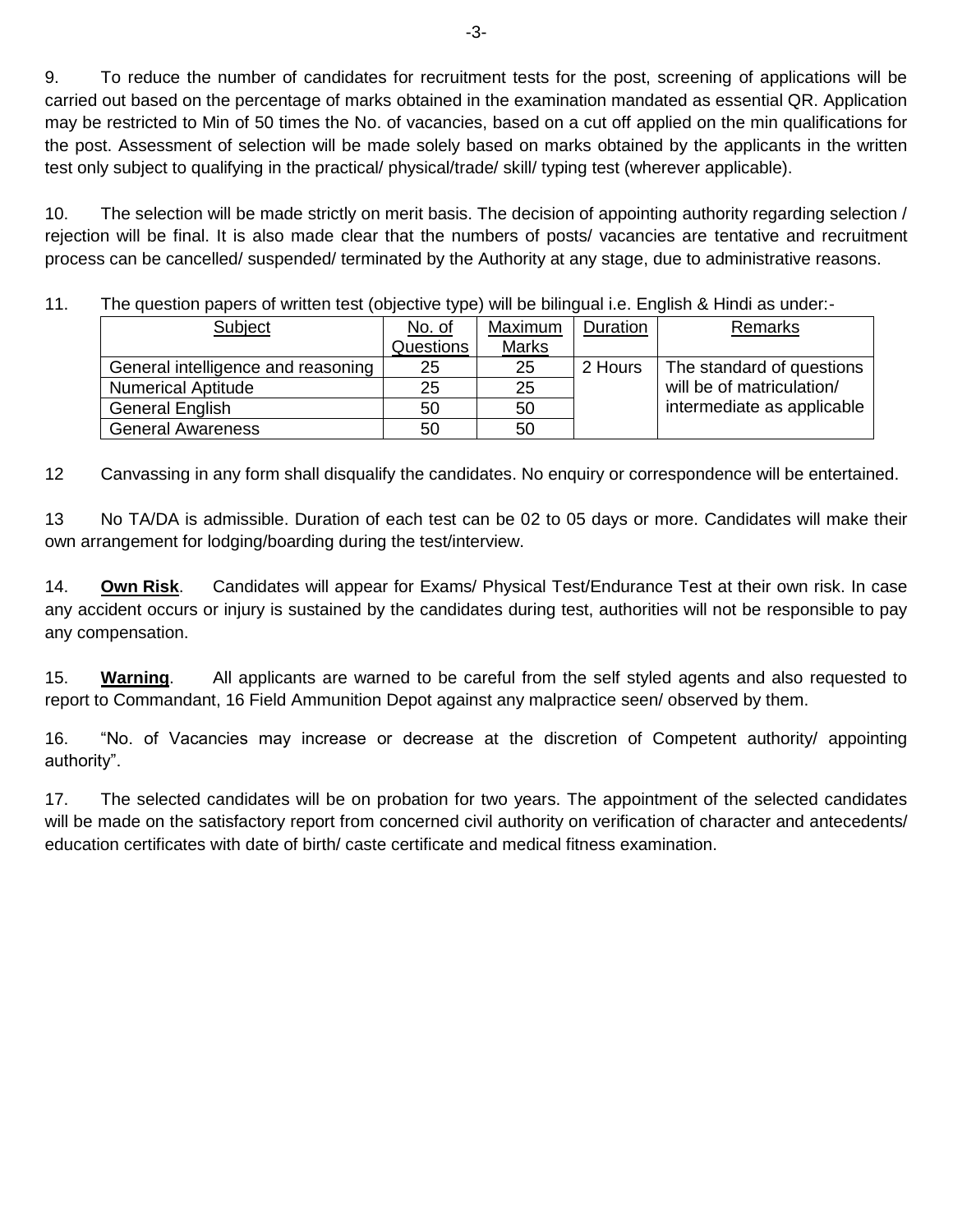To The Commandant 16 Field Ammunition Depot PIN – 909716 C/O 99 APO

# APPLICATION FOR RECRUITMENT

|  | Rect notice No |
|--|----------------|
|--|----------------|

| 1. | Post applied for                     |                        |
|----|--------------------------------------|------------------------|
| 2. | Name of candidate (in block letters) |                        |
| 3. | <b>Father's Name</b>                 |                        |
| 4. | Date of Birth                        | YY<br>D<br>M<br>м<br>D |
| 5. | Correspondence Address:-             |                        |
| 6. | Permanent Address:-                  |                        |
|    |                                      |                        |

# 7. Educational Qualification

| S.No | Qualification                  | Name of School/ College | Name of Board/ University | Percentage<br>obtained |
|------|--------------------------------|-------------------------|---------------------------|------------------------|
| (a)  | Matriculation or<br>equivalent |                         |                           |                        |
| (b)  | 10+2 or equivalent             |                         |                           |                        |

8. Category for which applied (Please tick to choose)

(a)

| UR | SC. | OBC. |
|----|-----|------|
|    |     |      |
|    |     |      |

(b)

| ∖thers |
|--------|
|        |
|        |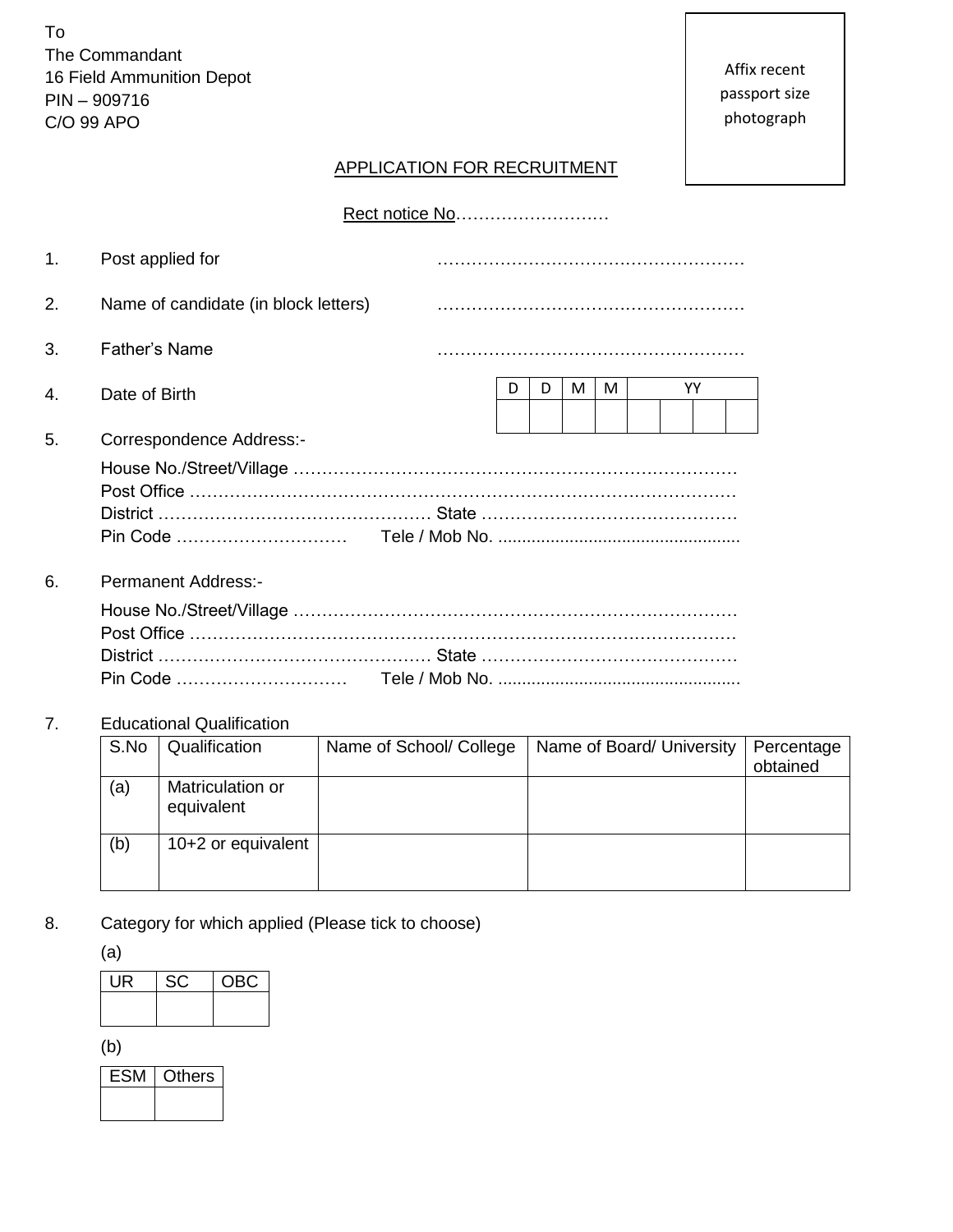9. If applied for the post as Ex-serviceman:

Date of enrollment (In Army/Navy/Air Force) ……………………Date of retirement ………………… Total service ………. Yrs ………. Month ……….days (attach copy of discharge certificate/ NOC).

- 10. Whether registered with any employment exchange? (Yes/No) ………………………………… (If yes, mention registration No. and name of Employment exchange)
- 11. Whether employed in central govt services? Yes/No………………… If yes, give details as under:-

| Name of Employer | <b>Office Address</b> | Name of the<br>Post | Date of<br>Appointment | Details of<br>NOC (letter<br>No. & Dt.) |
|------------------|-----------------------|---------------------|------------------------|-----------------------------------------|
|                  |                       |                     |                        |                                         |

## 12. **Additional information**:-

(a) Have you ever been involved in any criminal case ……………………………………………..

- (b) Have you ever been arrested/prosecuted ……………………………………………..
- (c) Have you ever been convicted by any Court ……………………………………………..
- (d) Is any case pending against you in any Court ……………………………………………..
- (e) Is any case pending against you in any Police Station ……………………………………………..
- (f) Have you been debarred from appearing any examination by UPSC/Govt of India/ State Govt/ University/ Board or other Educational institution. ……………………………………………..

13. Aadhar Card No. PAN Card No.

|  |  |  |  |  | (Impersonation during examination) |
|--|--|--|--|--|------------------------------------|
|  |  |  |  |  |                                    |

# **DECLARATION**

14. I hereby certify that above particulars mentioned in the application are correct and true to the best of my knowledge and belief. I understand that in the event of my information being found false or incorrect at any stage or not satisfying the eligibility criteria according to the requirements of the advertisement, my candidature/ appointment is liable to be cancelled/ terminated and I will not contest the same in the in the Court of Law. I am willing for All India liability and understand the transferability factor involved in the job. I fully understand the risk factor during recruitment and I am not involved in any Court Case whatsoever. I agree that department has the right to transfer me to anywhere in India.

| Dated:         | (Signature of Candidate)                                                                            |
|----------------|-----------------------------------------------------------------------------------------------------|
| Place:         |                                                                                                     |
|                | FOR OFFICE RECORD ONLY                                                                              |
| 1.             |                                                                                                     |
| 2.             |                                                                                                     |
| 3 <sub>1</sub> | Reason for rejection: Underage/ Overage/ Documents Incomplete/ Photo or documents not attested/ Any |
|                |                                                                                                     |
| 4.             |                                                                                                     |